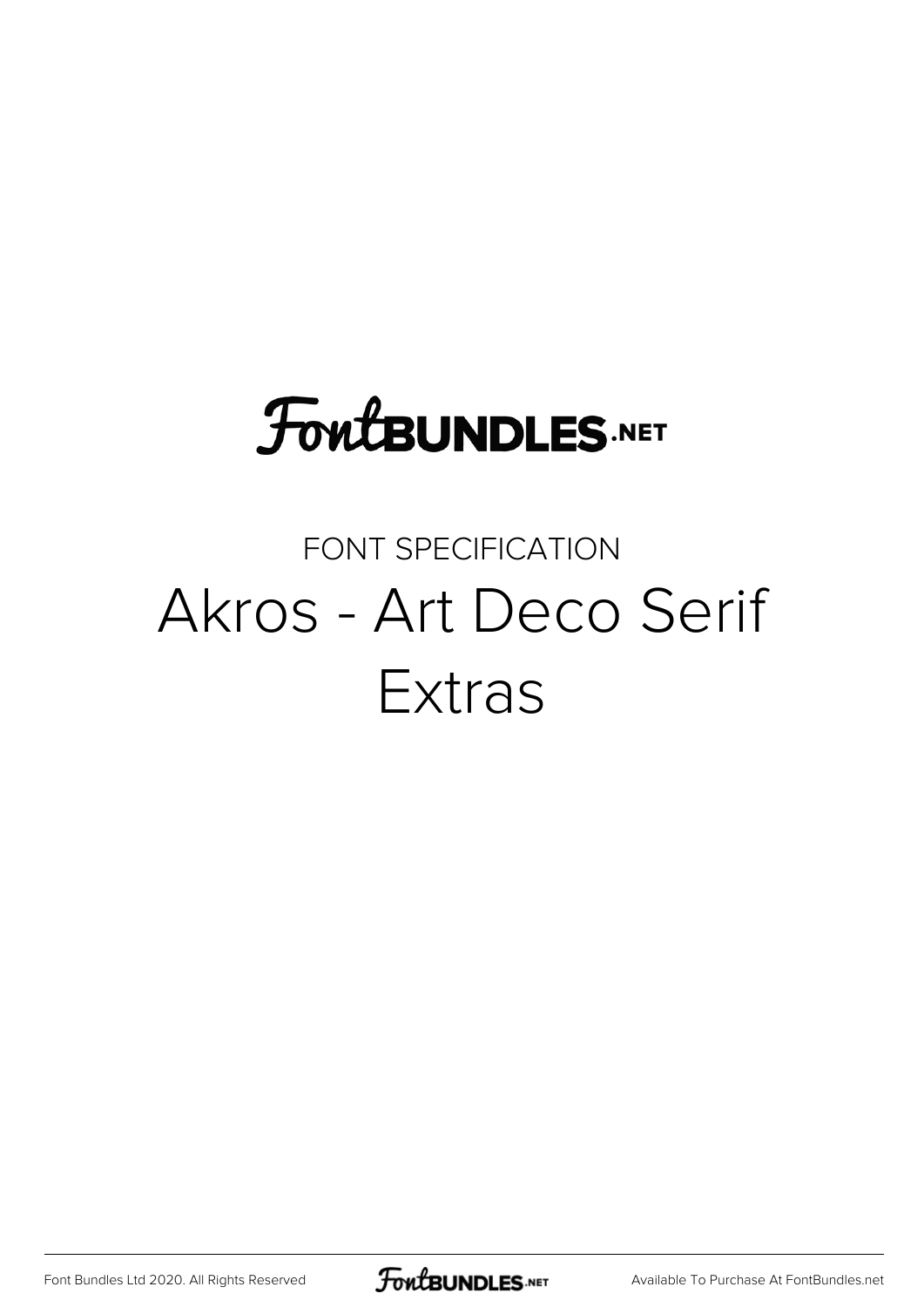

**Uppercase Characters** 

## ABCDEFGHIJKLMN OPQRSTUVWXYZ

Lowercase Characters

## ABCDEFGHIJKLMN OPQRSTUVWXYZ

**Numbers** 

## 0123456789

**Punctuation and Symbols** 

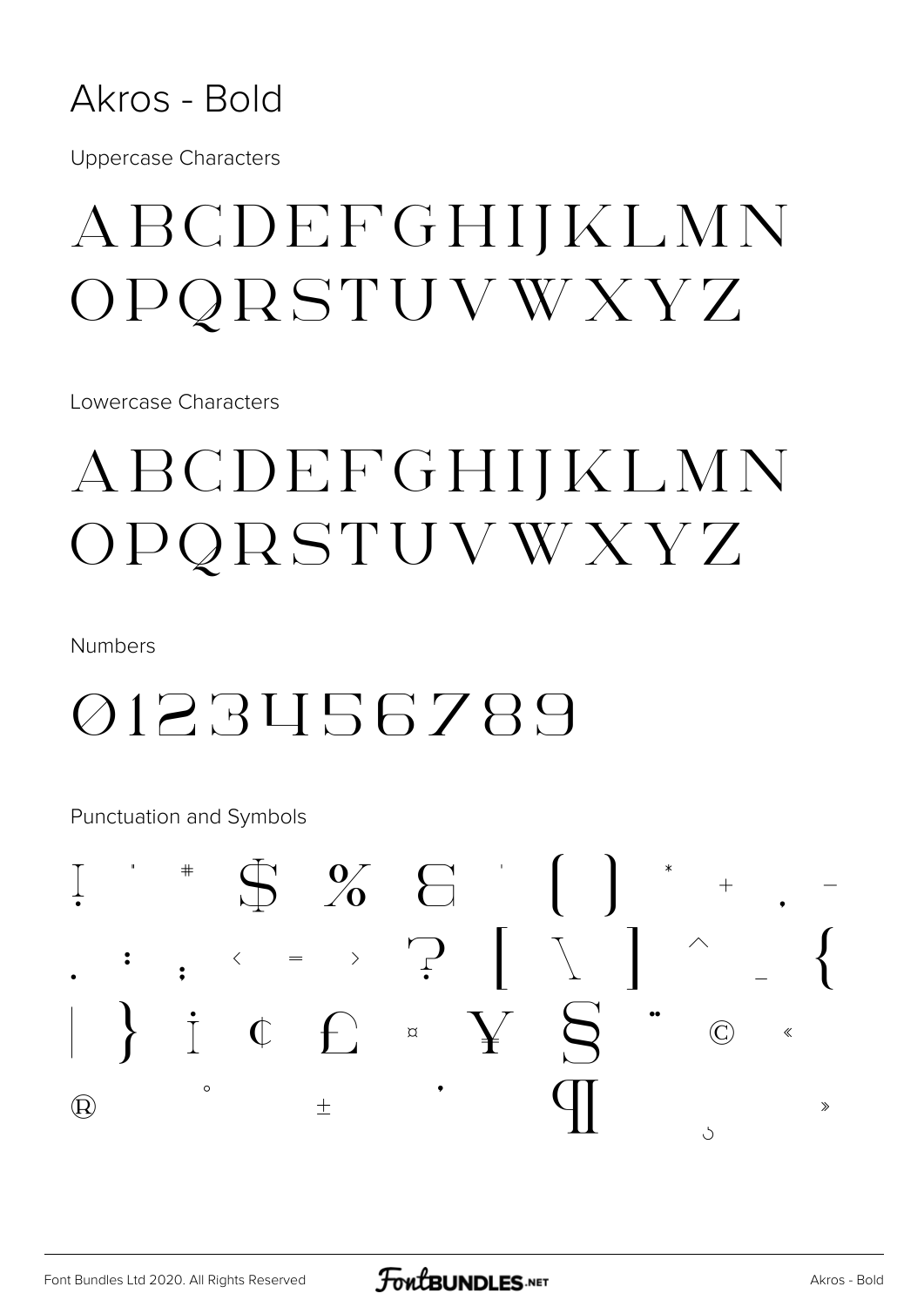## **À Á Â Ã Ä Å Æ Ç È É Ê Ë Ì Í Î Ï Ñ Ò Ó Ô Õ Ö × Ø Ù Ú Û Ü Ý à á â ã ä å æ ç è é ê ë ì í î ï ñ ò ó ô õ ö ÷ ø ù**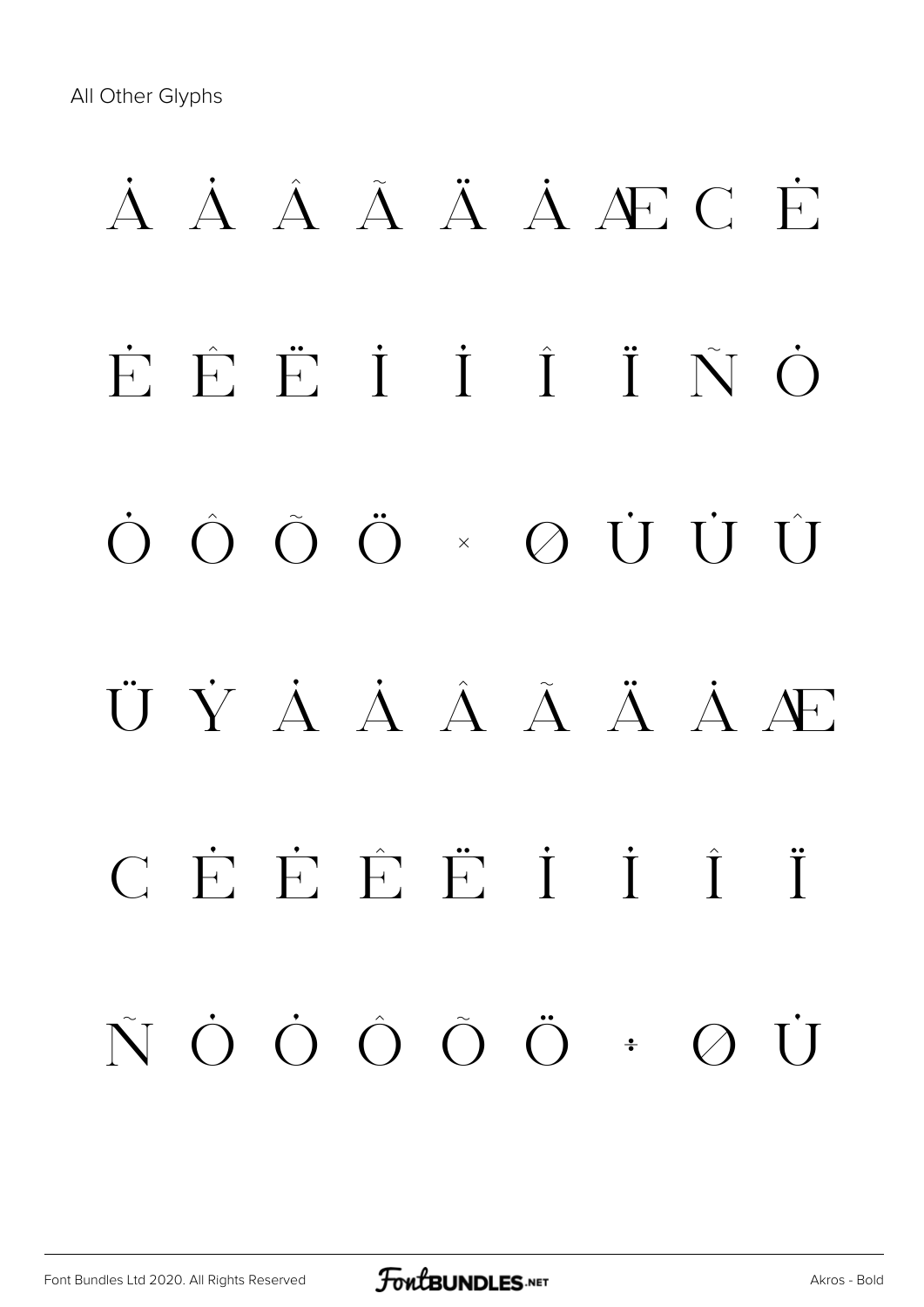## $\frac{1}{2}$  $\frac{0}{200}$   $\rightarrow$   $\leftarrow$   $\in$ TM  $Qf'$ **QEQOOOQFHEHFBEBGA** QGQCDQDGDCGCCDOSR ROKSKOKSRSRSRSXOXS

## UUÜŸŒŒŠŠ

ŸŽŽ" \* \* \*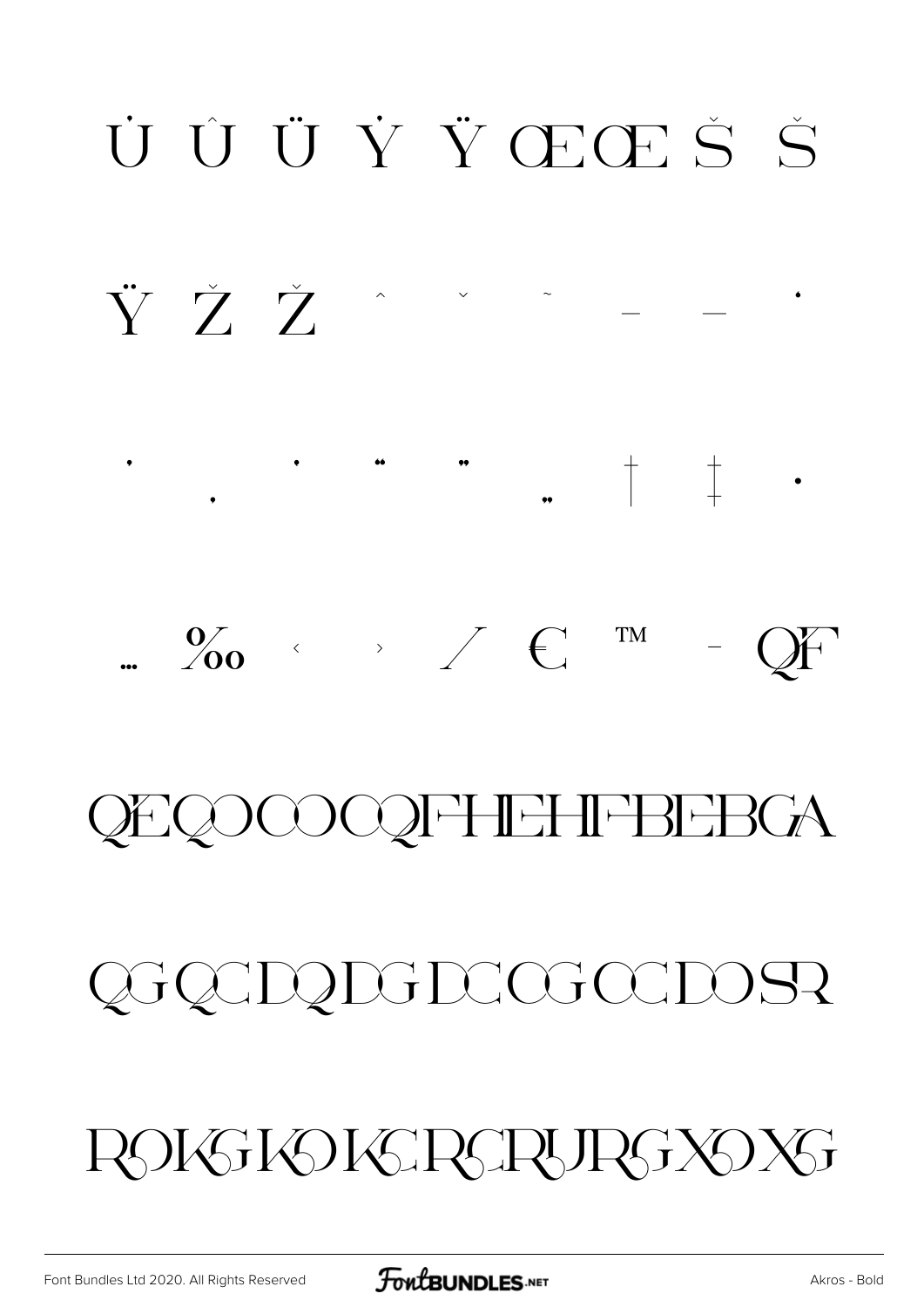## XCXDXMXHX IA H-H-H

### MEMEM FGFGMJMHW VI

### **FSAWAV GI TI QFQEQOCO**

## **COFFIEHFBEBGAQGQCDQ**

## **DGDCGCCDOSRPOKSKO**

## KRAPRGXOXGXGXDX

## **MKHK IA HEIFFH MEMEM.**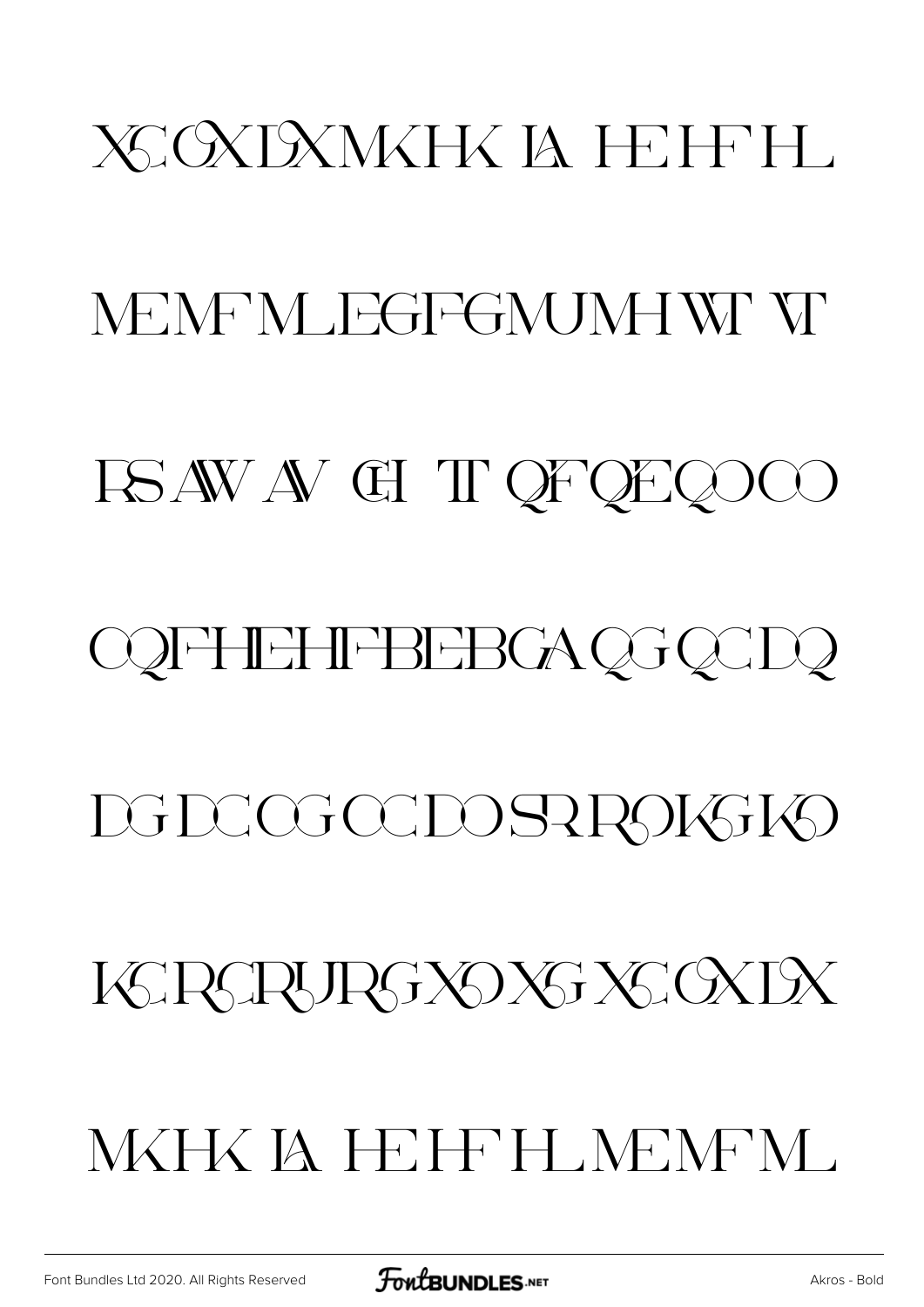## EGFGNUMHWY ISAWA

#### **CITE**

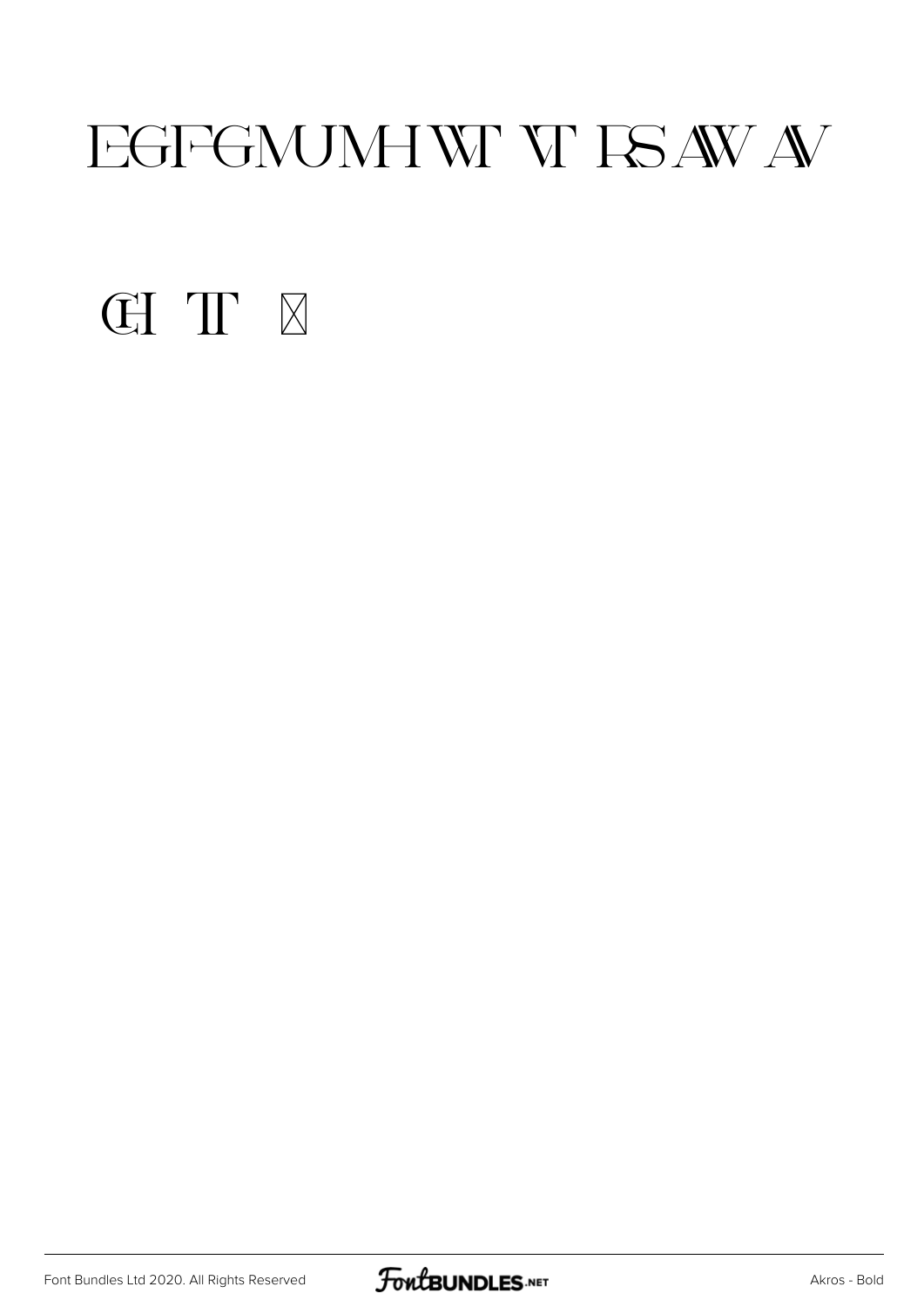#### Akros - Regular

**Uppercase Characters** 

## ABCDEFGHIJKLMN OPQRSTUVWXYZ

Lowercase Characters

## ABCDEFGHIJKLMN OPQRSTUVWXYZ

**Numbers** 

## 0123456789

**Punctuation and Symbols** 

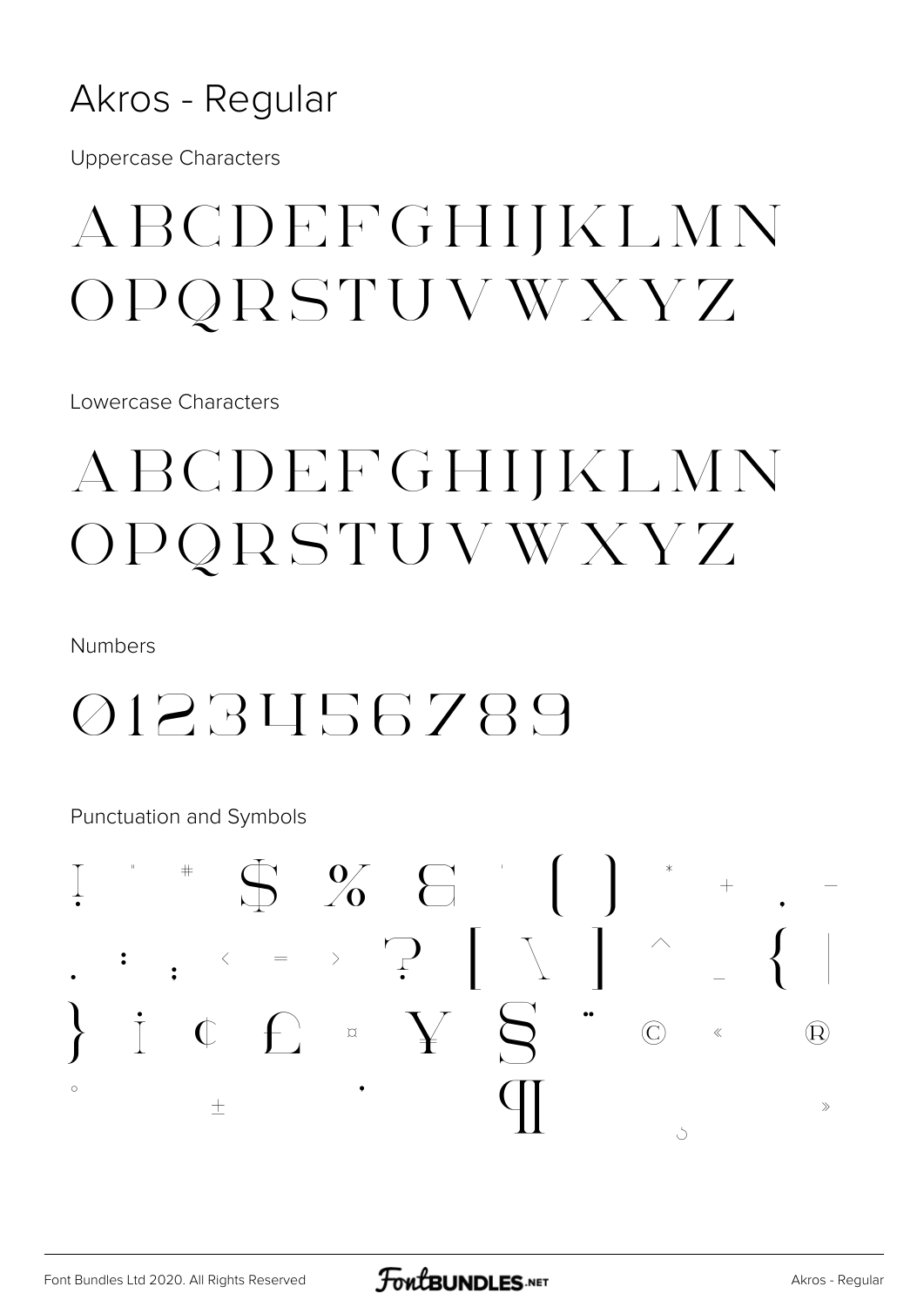## À Á Â Ã Ä Å Æ Ç È É Ê Ë Ì Í Î Ï Ñ Ò Ó Ô Õ Ö × Ø Ù Ú Û Ü Ý À À Â Ã Ä Ä Æ ç è é ê ë ì í î ï ñ ò ó ô õ ö ÷ ø ù

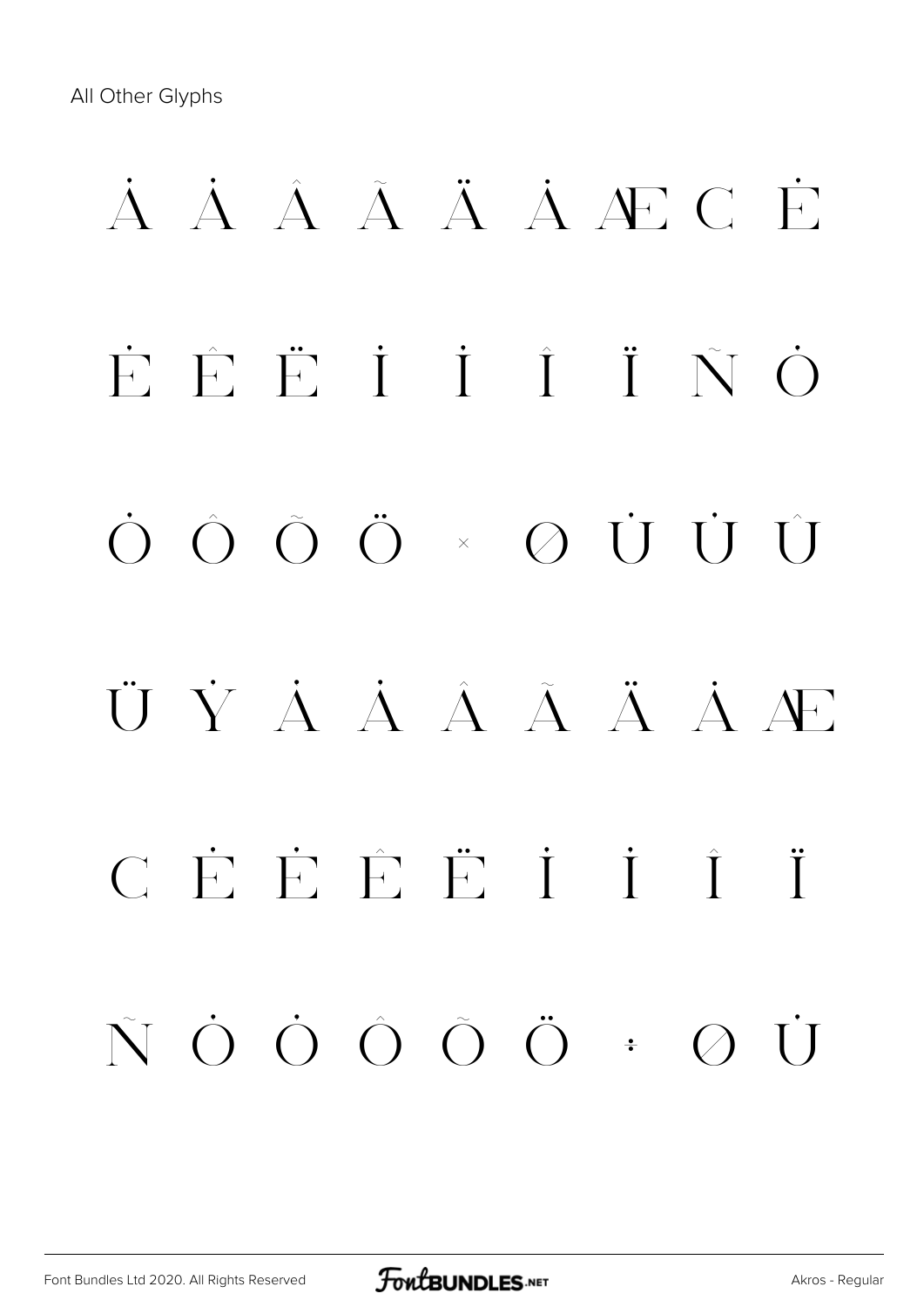

ROKSKOKSRSRSRSXOXS

Akros - Regular

QGQCDQDGDCGCCDOSR

## **QEQOCOQFHEHFBEBGA**



 $\begin{array}{c|c|c|c|c} \hline \rule{0pt}{12pt} \end{array} \hspace{0.25cm} \begin{array}{c} \hline \rule{0pt}{12pt} \end{array} \hspace{0.25cm} \begin{array}{c} \hline \rule{0pt}{12pt} \end{array} \hspace{0.25cm} \begin{array}{c} \hline \rule{0pt}{12pt} \end{array} \hspace{0.25cm} \begin{array}{c} \hline \rule{0pt}{12pt} \end{array} \hspace{0.25cm} \begin{array}{c} \hline \rule{0pt}{12pt} \end{array} \hspace{0.25cm} \begin$ 

#### $\begin{array}{ccccccccccccc} \multicolumn{2}{c}{} & \multicolumn{2}{c}{} & \multicolumn{2}{c}{} & \multicolumn{2}{c}{} & \multicolumn{2}{c}{} & \multicolumn{2}{c}{} & \multicolumn{2}{c}{} & \multicolumn{2}{c}{} & \multicolumn{2}{c}{} & \multicolumn{2}{c}{} & \multicolumn{2}{c}{} & \multicolumn{2}{c}{} & \multicolumn{2}{c}{} & \multicolumn{2}{c}{} & \multicolumn{2}{c}{} & \multicolumn{2}{c}{} & \multicolumn{2}{c}{} & \multicolumn{2}{c}{} & \multicolumn{2}{c}{} & \$ ŸŽŽ

## UUÜŸVŒŒŠŠ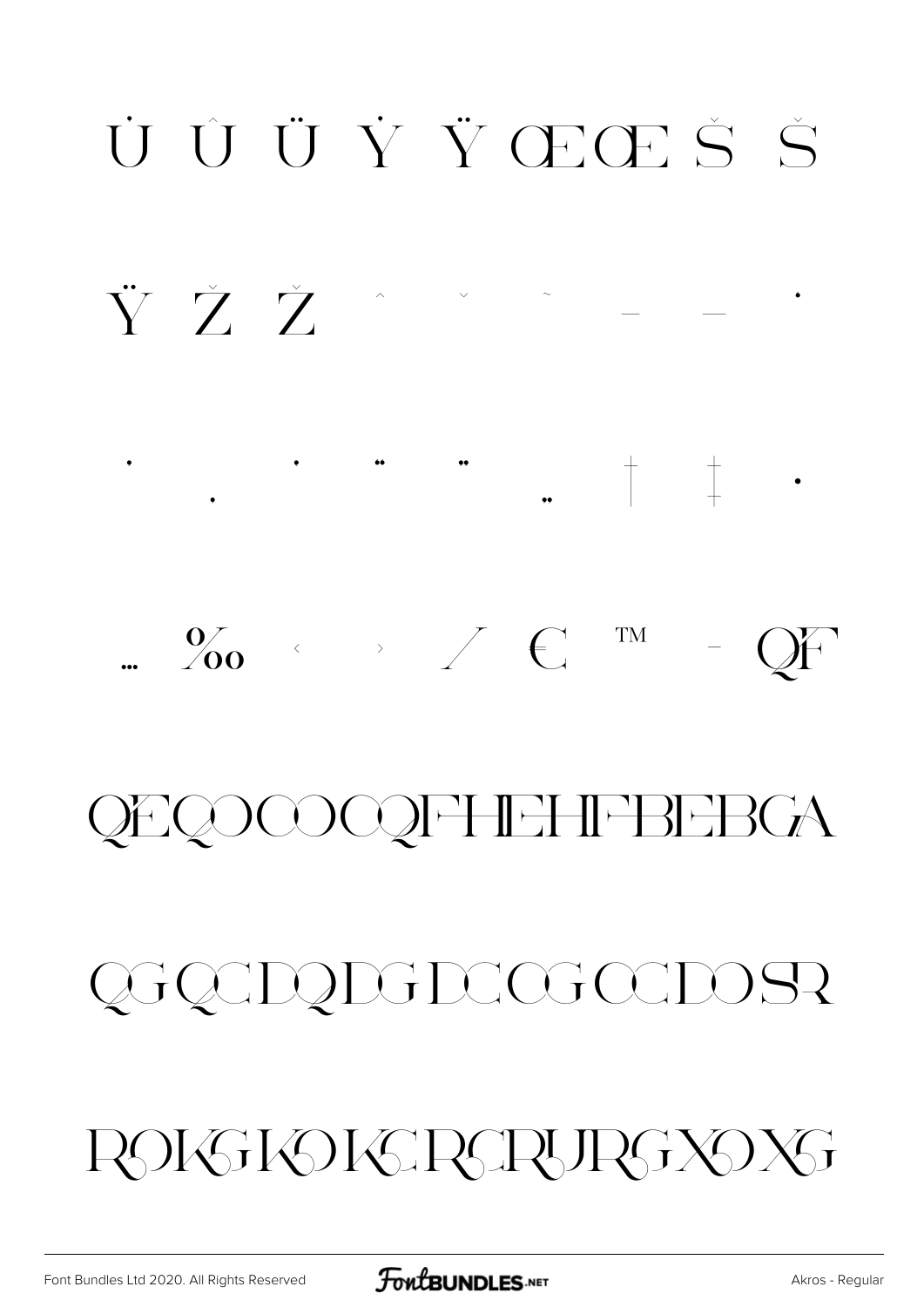# XCOXDXMXHX IA HEIFFH MEMEM JEGFGMJMHWEVE ISAWAV GIT QFQEQOOO

## **COFFIEHFBEBGAQGQCDQ**

## DGDCGCCDOSRR9IGIK9

## KRAPRGXOXGXGXDX

## NKHK IA IEIFELMENEM.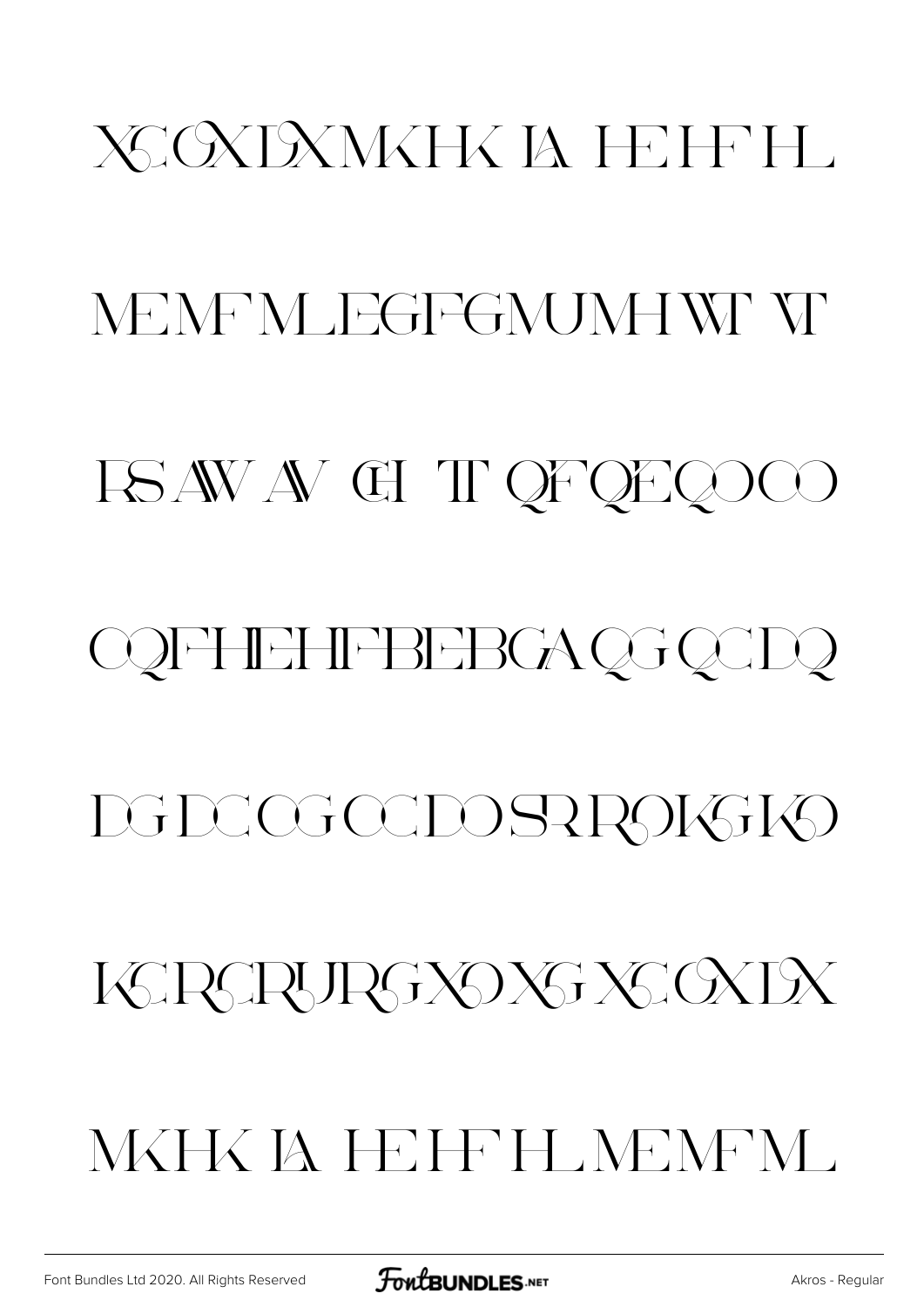## EGFGNUMHWY ISAWA

#### **CITE**

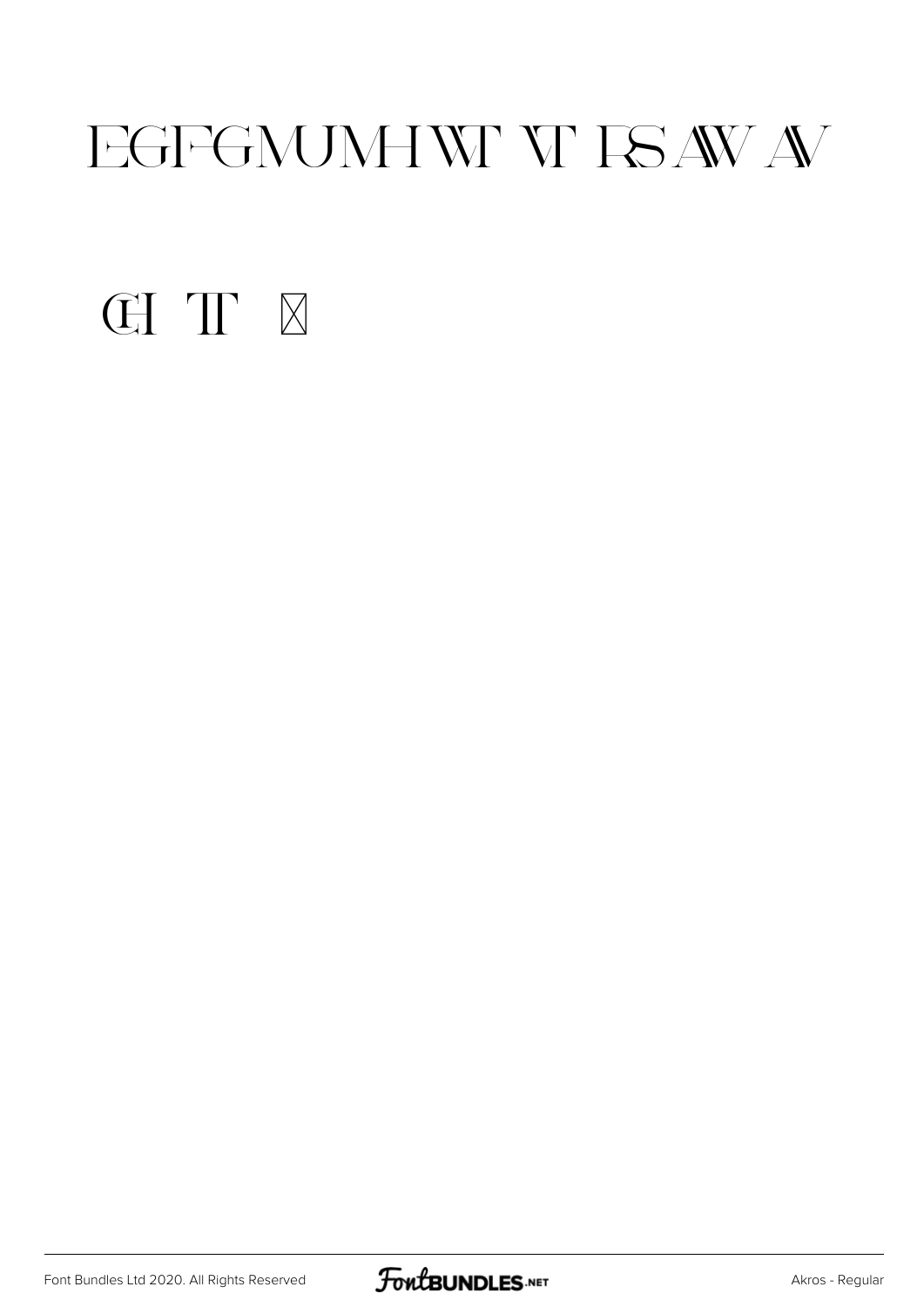#### Akros Light - Regular

**Uppercase Characters** 

## ABCDEFGHIJKLMN OPQRSTUVWXYZ

Lowercase Characters

## ABCDEFGHIJKLMN OPQRSTUVWXYZ

**Numbers** 

## 0123456789

Punctuation and Symbols

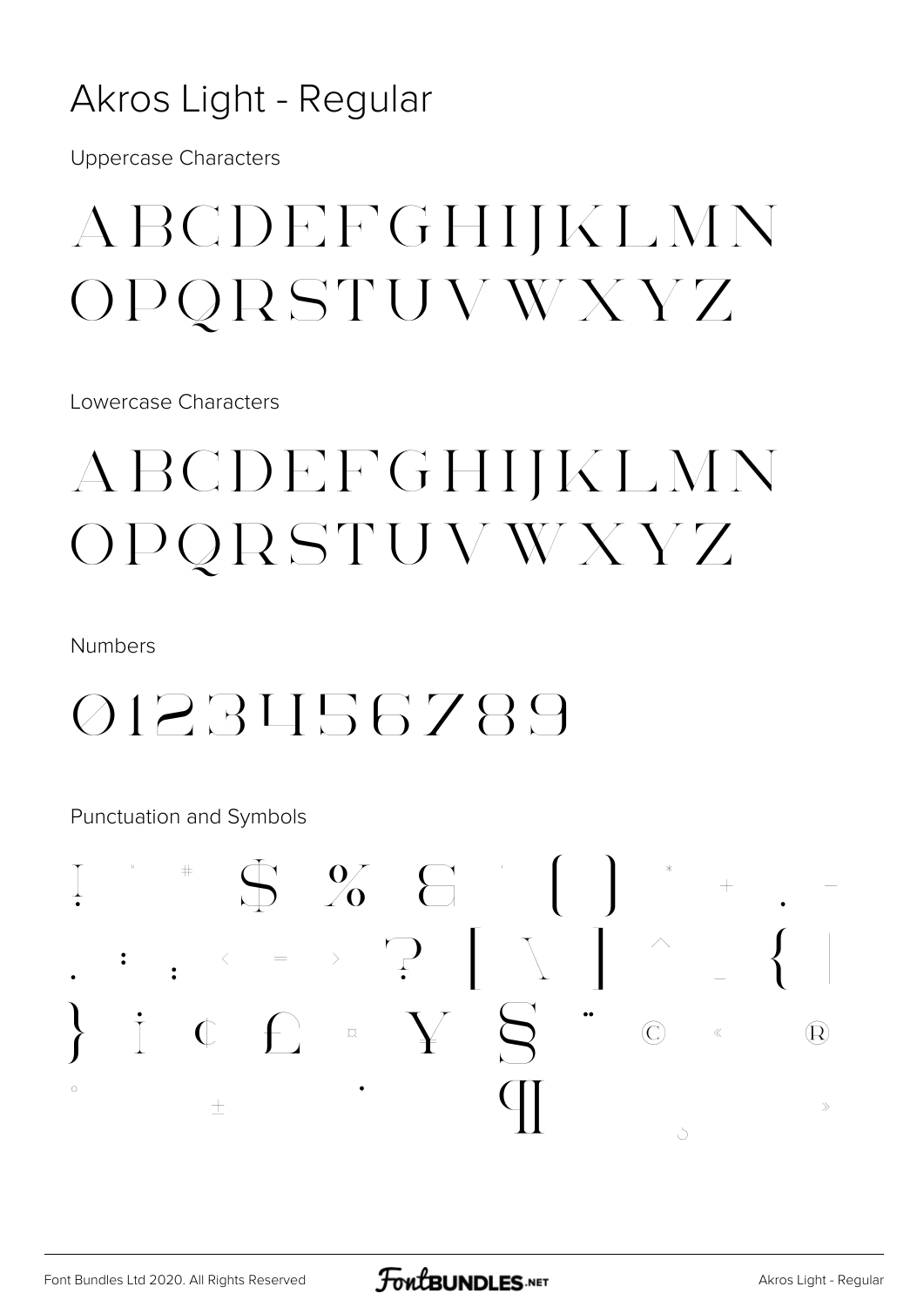## À Á Â Ã Ä Å Æ Ç È É Ê Ë Ì Í Î Ï Ñ Ò Ó Ô Õ Ö × Ø Ù Ú Û Ü Ý à á â ã ä å æ ç è é ê ë ì í î ï ñ ò ó ô õ ö ÷ ø ù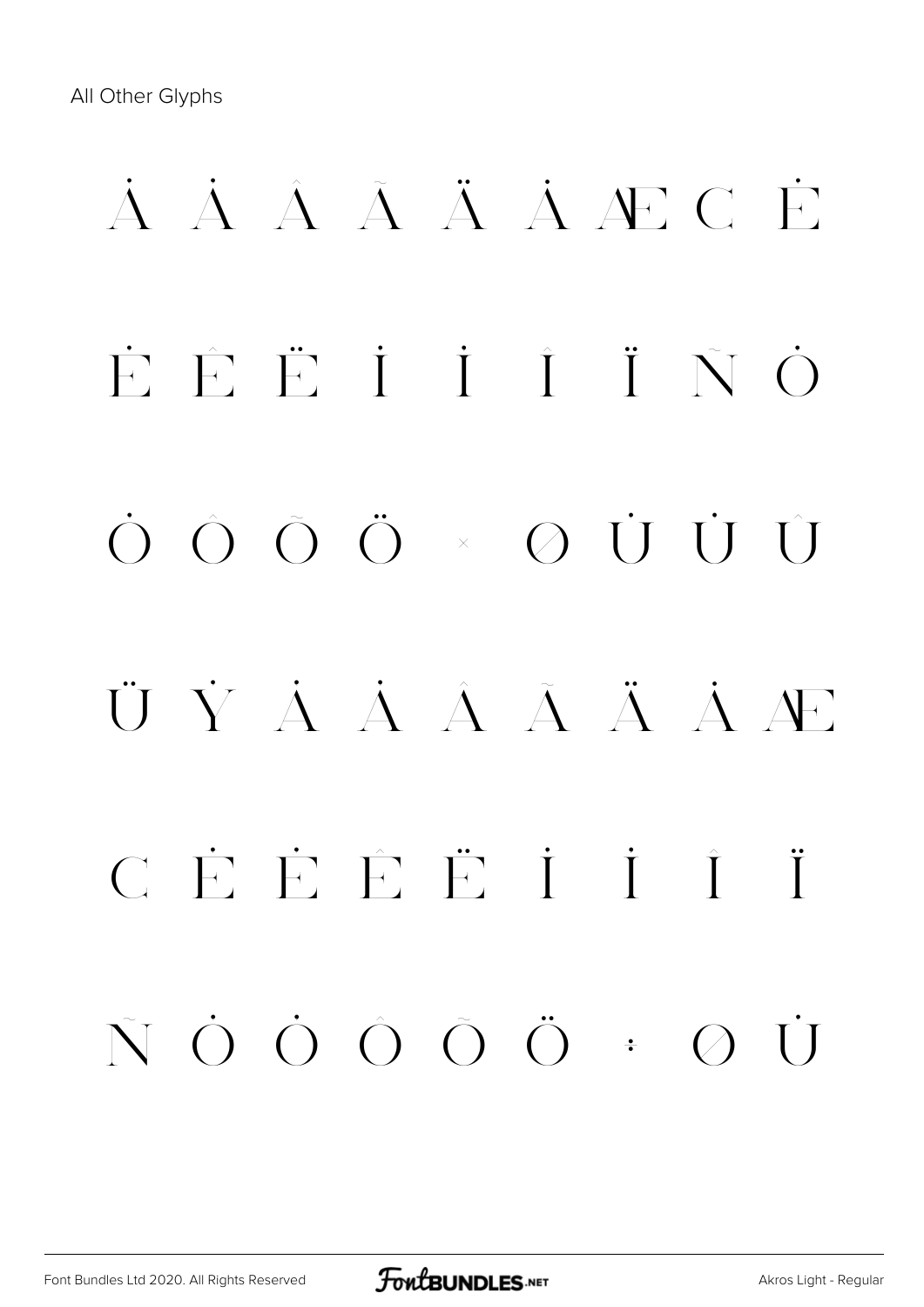FontBUNDLES.NET

ROKSKOKSRSRURGXOXS

## QGQCDQDGDCGCCDOSR

## **QEQOCOQFHEHFBEBGA**

#### $\frac{0}{200}$   $\leftarrow$   $\leftarrow$   $\leftarrow$   $\leftarrow$ TM QF  $\frac{1}{\sqrt{2}}$

ŸŽŽ

## UUÜŸŸŒŒŠŠ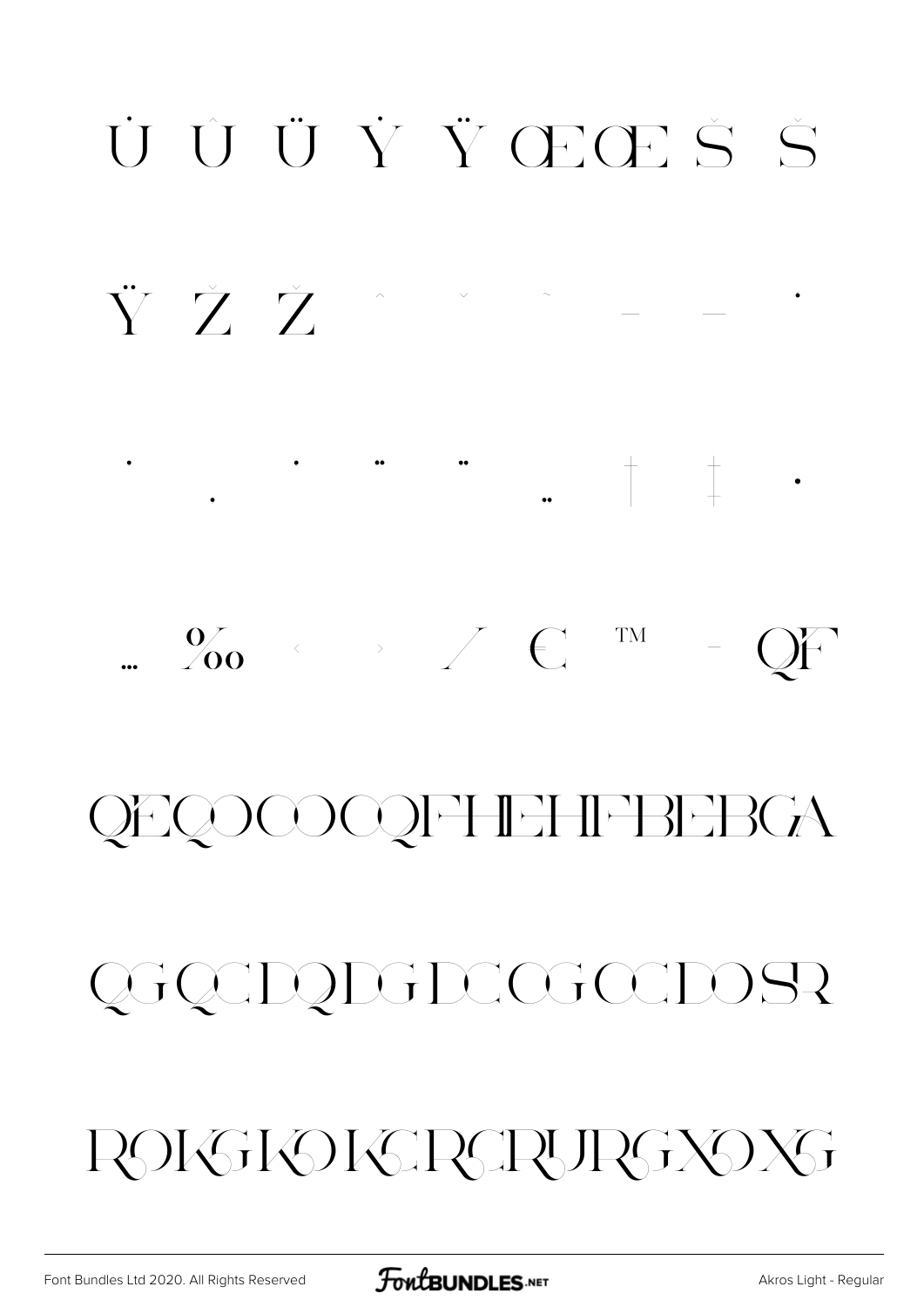# XCXDXMXHX IA H-IFH MEMEN JEGFGMJMHWEVE ISAWAVCHTQFQEQOOO **COFFIEHFBEBGAQGQCDQ** DGDCGCCDOSRR9IGIO KERCRURGXOXGXGXEX NKHK IA I EIFH NENEM .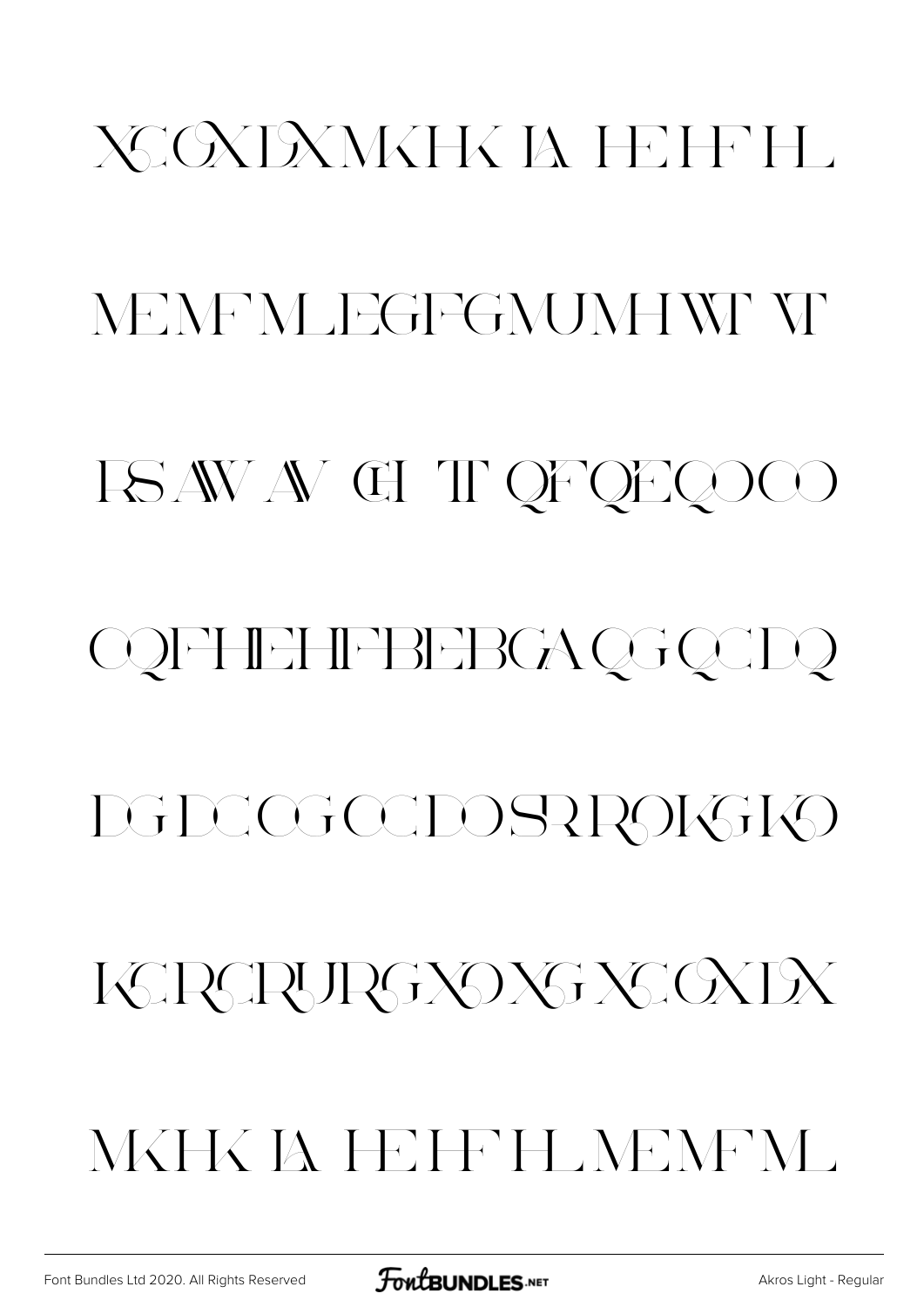## EGFGNUMHWY W ISAWAV

### **CITE**

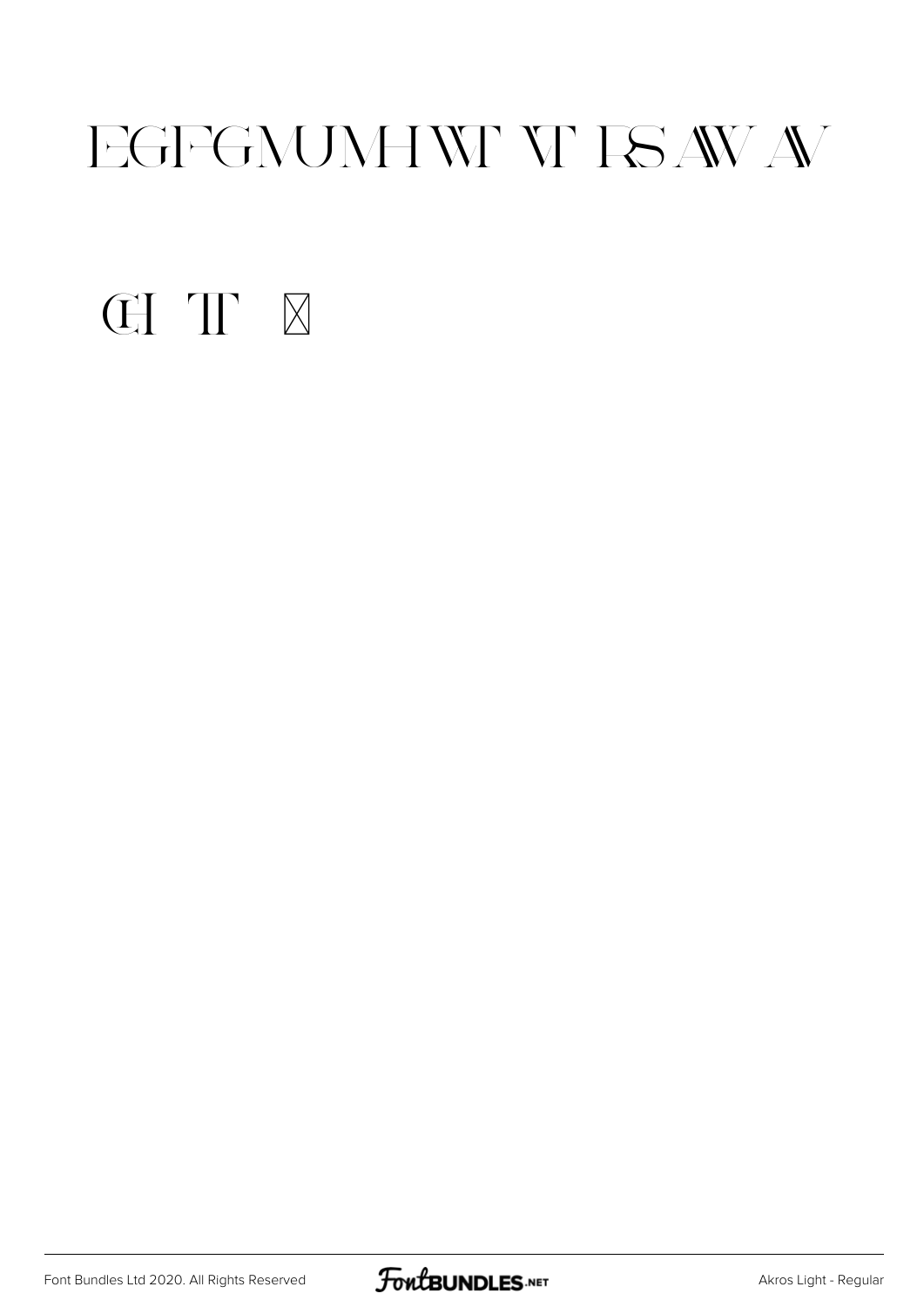#### Akros Black - Regular

**Uppercase Characters** 

## ABCDEFGHIJKLMN  $OPQRSTUVWXYZ$

Lowercase Characters

## ABCDEFGHIJKLMN OPQRSTUVWXYZ

**Numbers** 

## 0123456789

**Punctuation and Symbols** 

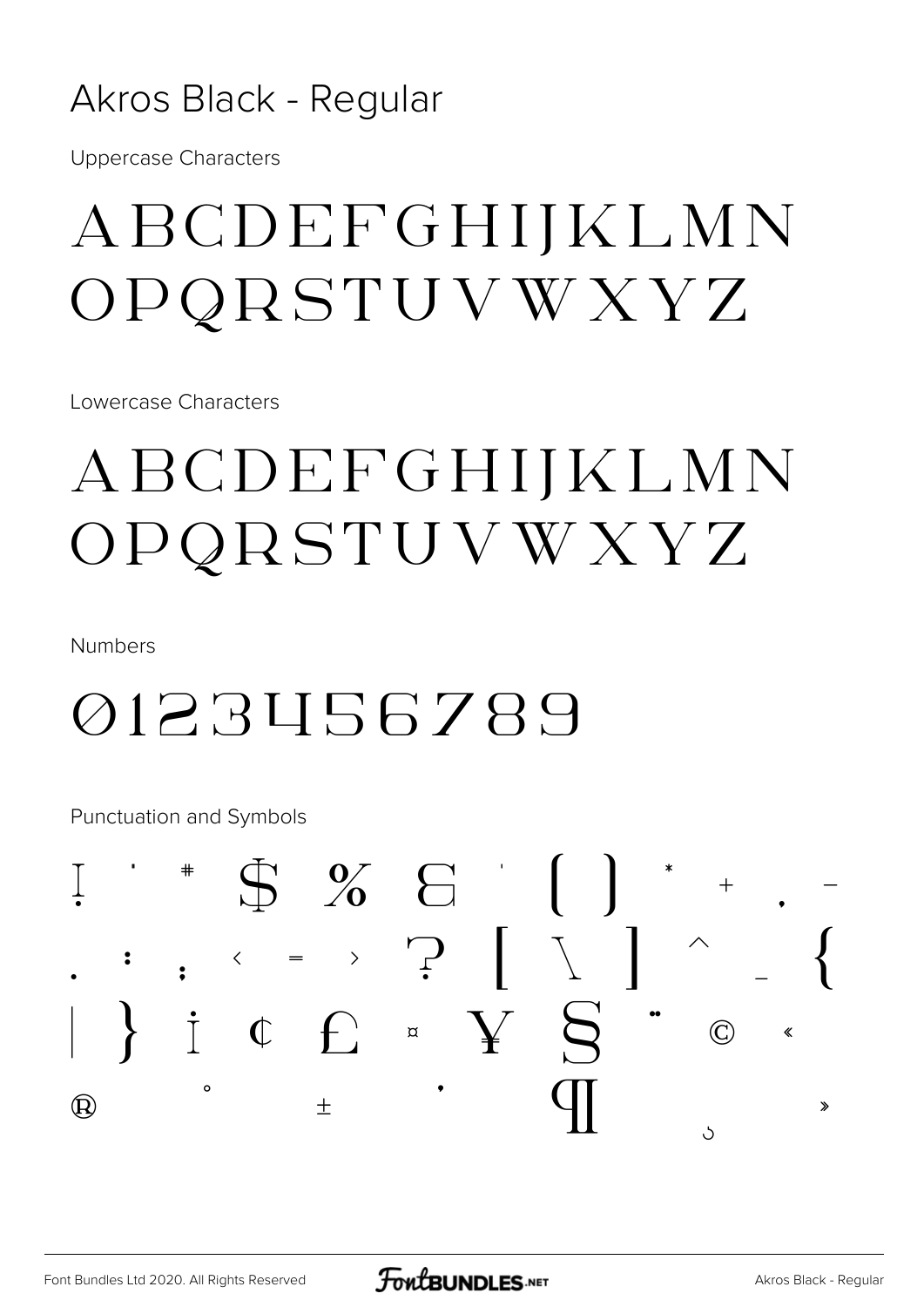## À Á Â Ã Ä Å Æ Ç È É Ê Ë Ì Í Î Ï Ñ Ò Ó Ô Õ Ö × Ø Ù Ú Û Ü Ý Á Á Â Ã Ä Ä Æ ç è é ê ë ì í î ï ñ ò ó ô õ ö ÷ ø ù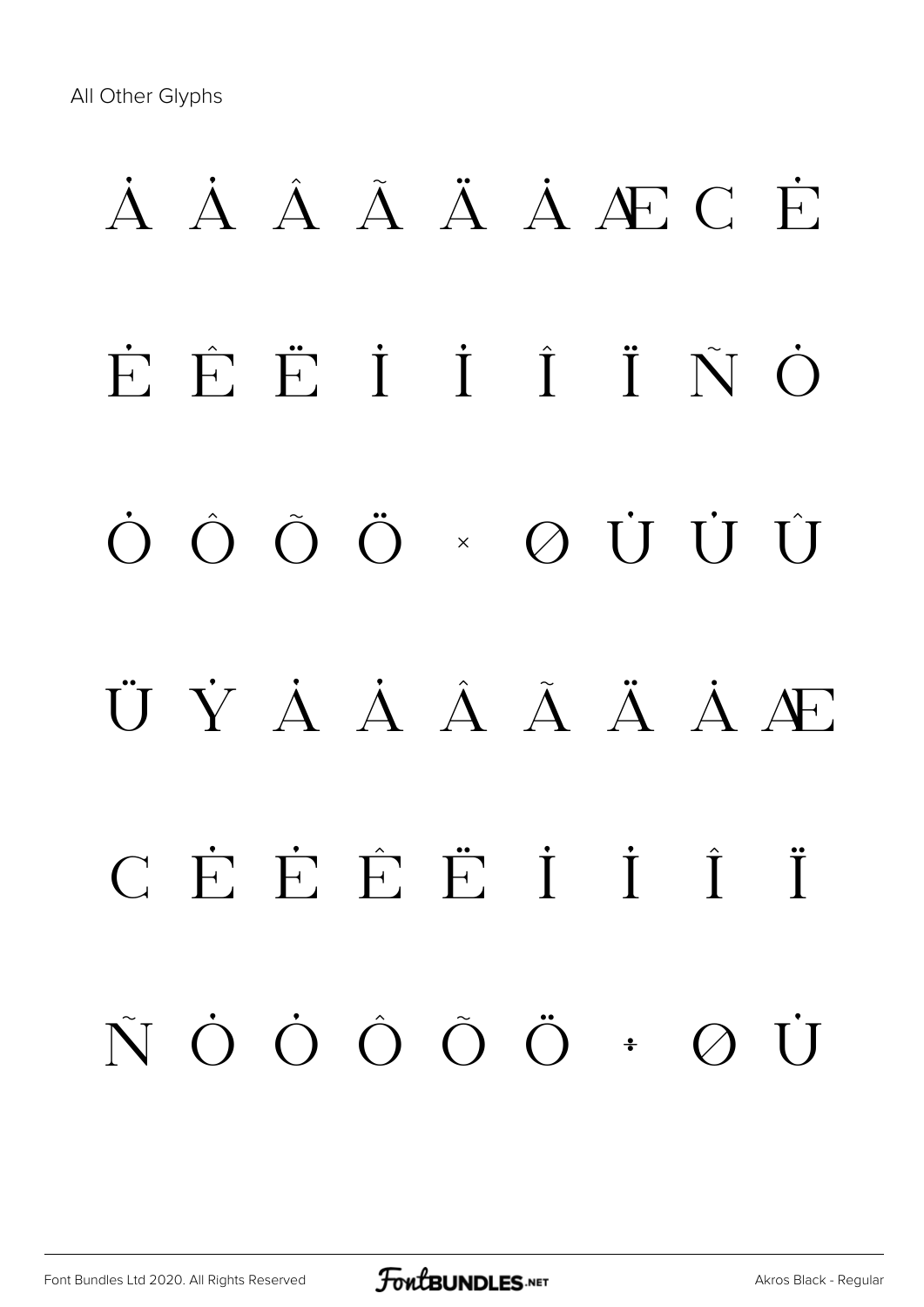## ŸŽŽ'  $\bullet$  $\bullet\bullet\bullet$  $\%$   $\circ$   $\qquad \circ$   $\qquad \circ$   $\qquad \circ$ **TM**  $- QFQE$ **COFFIEHFBEBGAQG** QCDQDGDCGCCDOSRRO KGKOKGRGRURGXOXGXG

UUÜŸŒŒŠŠ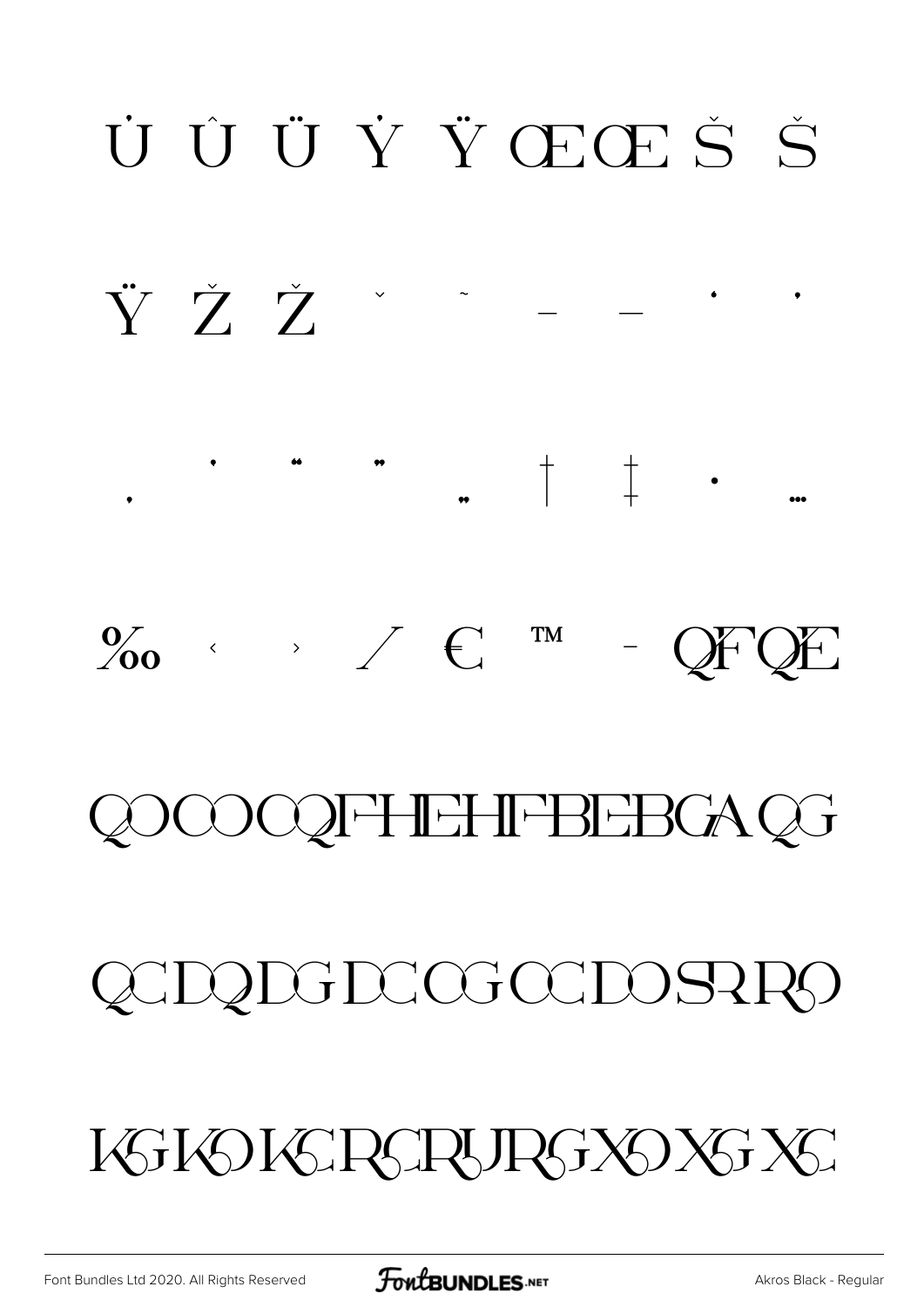## **OXIXWKHXIA HEIFH NE**

### MEM JEGFGMJMHWE VE ES

### AW AV GI T OF OE QOOOQ

## **FHEHFBEBGAQGQCDQDG**

## DCGCCDOSRROKSKOK

## RCRURGXOXGXCXDXMX

## HX IA HEIFFH NEMFM FG